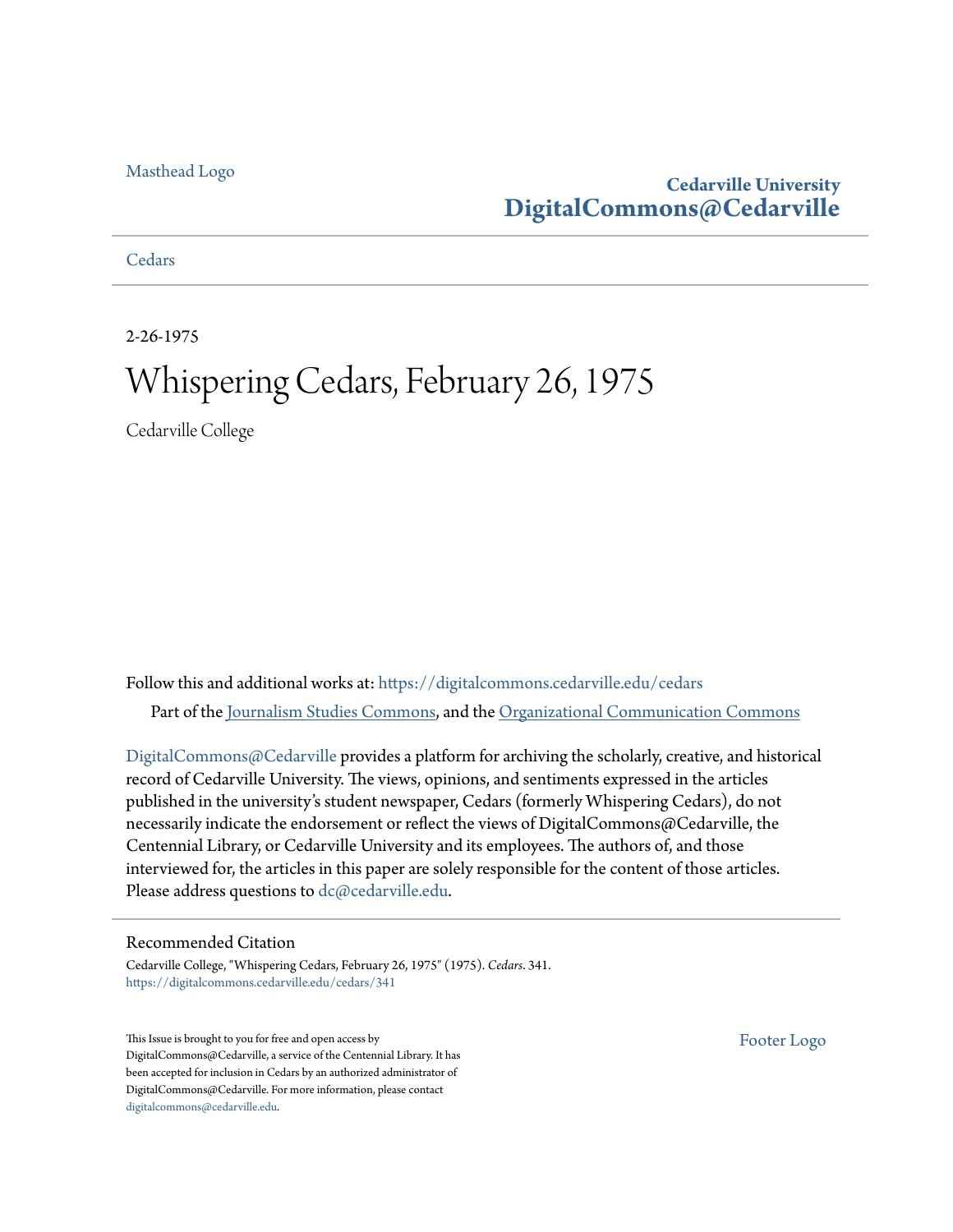



The office of the academic dean sub-<br>mitted to the faculty on the meeting of Jan. 21, 1975 a recommendation that the present 186 quarter hours required for Present 186 quarter hours required for<br> **Present 186 quarter hours required for**<br>
February 26, 1975 graduation be raised to 192 commencing<br>
with the graduating class of 1979.

Some of the rationale listed for doing this was; The need to equalize the edu-<br>cational experiences (some ,programs already need more than 186 credit hours to accomplish their requirements); Because of the unusual proportion of Bible requirements, it was thought to be wise to have slightly higher requirement than other Liberal Arts Colleges who typically require 186; This would motivate students to hopefully obtain a broader program of Liberal Arts courses and perhaps take more courses in their specific major.

*"For the Word of God and the Testimony ol Jesus Christ"* 

The Missionary Conference, to be held April 16-17, will provide speakers from a variety of mission fields, each having a different type of work in their area. Students are reminded that perarea. Students are reminded that per- sonal interviews or · group discussions may be arranged during the week of the Conference.

#### By Mary Jo lmhausen

Germany with the Air Force. Mike and Gay married on May 15, 1970, and they<br>have three sons: John, who is three;<br>David, who is two; and Paul who is one David, who is two; and Paul who is one

year old. Sami Kanani was born in Gaghdad, Iraq, and was trained in the Muslem<br>religion. He came to this country in<br>1956, attended a Christian High School<br>and also St. John's University. While and also St. John's University. While<br>at St. John's, he completed two years of<br>a pre-pharmacy program and later finished a four-year Bible program at Washington Bible College. His wife, Roxanne, is a graduate of Cedarville. They<br>are currently working in Detroit under Evangelical Baptist Missions, with the Arabs. Detroit has the largest concen- tration of Arabs in the U. S., having somewhere between 75- and 100-thousand. Sami and Roxanne's goal is to establish an indigenous Arabic Baptist Church in Detroit.

 Mike and Gay Horne have been called to the mission field of Holland and are associated with the Baptist Mid- Missions Board. In 1973, Mike graduated with a ThB from Piedmont Bible College with his wife, Gay, who gained a BRE and a minor in music. Gay, who is from North Carolina, always felt God wanted her on the mission field and has<br>attended missionary conferences since she was in the eighth grade. Gay has <sup>p</sup>layed piano for almost 15 years and she also plays the accordian: Mike, <sup>a</sup> native of Florida, spent some time in *i* 

Nostalgia Day, Friday, March 7, is a day to commemorate the 50's and 60's,

Cedarville, Ohio

to become a part of the past, to laugh,<br>to dress up. The SBP is sponsoring Nos-<br>talgia Day and is asking all students to<br>dress in the styles of the 50's and 60's;<br>the staff is asked to dress in the styles<br>of their college prises.

Larry L. Abbott spent the first 28

## SBP Brings a Taste of the Past

### By Diane Monts

the patience of the students and faculty with the T.V. viewing, and they are also grateful for the work that the T.V. staff has done.

The lounges in the new dorms are<br>being given the finishing touches. Mr. Carr has been busy cleaning up the area for future use.

There is also an opening in the Business Department for someone with an educational background in business quantification.

There will be an epening in the Edu-<br>cation Department next fall, partially<br>due to the Ohio State Department of<br>Education's emphasis upon reducing<br>the student-faculty ratio in that depart-<br>ment. Mr. Howard Burt, who has he C.C. part-time, will be cutting back his involvement. A further need results from<br>the State requirement that all secondary education students enroll in a reading course.

That evening at 8:00 in Alford Auditorium will be the Nostalgia Day Variety Show. For only 25c per person, see special emcee Wolman Jack and acts including the Lettermen, Smothers Brothers, the "Greasy Combs," and many others.

March 7 promises to be a day of fun, laughs, and thrills for all who participate.

#### Activities

9:00 a.m.: Pancake Eating Contest 10:00 a.m.: Chapel 10:30 a.m.: Packing the P. O.

Sign up for Cedarville Records in the GSC Lobby

> Some areas of the basement will be carpeted and the remaining floor space will be tiled. will be tiled.

12:00 p.m.: Marshmallow Stuff 1:00 p.m. World Records Attempts

## New Chapel Format Planned

## By Laverne Kirby

The administration is tentatively plan-<br>ning to go back to the double chapel<br>sessions begiinning the fall of the 1975 school year. This means that chapel will be held at both 9 and 10 o'clock.<br>There are both advantages and disadvantages to having two chapel sessions. Dr. Johnson says, "It seems wise to switch back to the double chapel ses- sions since T.V. viewing just does not seem to have the same impact, plus the T.V. viewing is an additional burden on radio station personnel." Some of the problems with having two chapel sessions are: there must be double song leaders, double special music, and double number takers. Speakers must also arrive earlier and speak two times. Also, there may be some class conflicts when major courses are offered at both 9 and 10 o'clock. Because of double chapel sessions there will be no classes scheduled for<br>9 o'clock on Friday. This makes it possible for the entire student body to meet together in the gym for chapel, and it also provides a time for class meetings and faculty meetings to be held. The administration has appreciated 2:00 p.m.: Fill Contest

3: 00 p.m.: Ginger Ale Drinking Contest

MOC Tournament \_:\_ Page 4 Varsity C Tournament - Page 4

Colleges Battle Inflation - Page 3

Change in Chapel Format - Page 1

4:00 p.m.: Hoola-Hoop, Paddle Ball, and .Weight-Lifting Contests

5 :00 p.m.: Style Show

8:00 p.m.: Variety Show in Alford Auditorium.

## Three Departments Have Vacancies

## By Tom Lutz

It appears that when the students re-<br>turn to Cedarville next fall, they will find new faculty members in three of<br>the academic departments.<br>Dr. Lawler retired to part-time work

last year, and Dr. Armstrong will re-<br>tire to part-time work this coming year.<br>Thus, the Bible Department is looking<br>for a new faculty member.

This increase will not deal with any specific courses and will not affect any of the student body presently attending; nor, according to Dean Johnson, will it affect transfer students. As was stated in the recommendation, those affected will be freshmen enrolling for the 1975-76 ac-<br>ademic year. It can be noted that our present involvement with the North Central Accrediting Association had no bearing on this decision.



,, Once again, Alford Auditorium will be the place of a sacred concert featuring Peggy Bush. The program will be presented on Saturday, March 8th at  $8:00$ <br>P.M. by the women of Gamma Chi.

Peggy has recently released a new<br>album entitled, ''Jesus Loves Me.'' She is in constant demand by churches, col-<br>leges, clubs, and other groups, and is<br>also the mother of three boys. Striving<br>to glorify God through song, she conveys<br>her spiritual values through music.<br>Peggy will be giving her p

testimony to members of Gamma Chi in the Atmosphere Room following the concert.

If students wish to recommend persons for these positions, they should contact the Academic Dean or the Depart ment Chairman.

## lounges Being Prepared.

Other reductions have come by way of putting plastic over windows, moving thermostats from doorways, and removal of lightbulbs from fixtures which are not being used.

The lounges are anticipated as being co-ed although the final word has not yet been given. The decision could be that the lounges will be occasionally co-ed.

The basement has been well designed . to be very versatile. A few of its uses will include a laundromat, a pay phone, a television, and separate restroom facilities. Accommodations for a snack bar are also available and are being<br>considered.

> Nationally, there remains the need<br>to develop plants to turn coal into synthetic natural gas and oil, "as the coal industry is now stagnating," expounds industry is now stagnating," expounds former Bureau of Mines director Elburt Osborn.

Dean Burkett has been looking into different game tables which could be used in the lounges. A few which are being Considered are table tennis, air hockey, chess, checkers, and maybe <sup>a</sup>bowling machine.

Lounge furniture is being selected also. Anyone with suggestions or ideas for game tables, furniture,or use, please contact the Dean of Men.

February 26, 1975

years of his life in spiritual darkness. He graduated with a B. S. in agricul-

ture and an Army ROTC commission<br>from the University of Nebraska. After<br>an accident in a truck convoy while an accident in a truck convolutional taking Ranger training, Larry realized he was not ready for eternity. He became a Christian as a result of the acci-<br>dent. He graduated from Faith Baptist

dent. He graduated from Faith Baptist College at Ankeny, Iowa, in 1971 with a ThB, after attending his first year at Grace Bible Institute. He was commis-<br>sioned as a full-time Campus Bible Fel-

Sioned as a full-time Campus Bible Fel-<br>- lowship missionary under Baptist Mid-<br>Missions in 1971. Larry and Carolyn<br>Hope were married Oct. 14, 1972 and

are anticipating temporary activities in Dayton, Cincinnati, and Columbus, as they help local churches establish their

own CFB ministries. They will maintain their Ankeny station and return to it after the year spent in Ohio, from<br>April 1975 to March 1976. Dr. and Mrs. Donn Ketcham are

Figure 1. The Magnetian are missionaries to Bangladesh under the Asssociation of Baptists for World Missions. Dr. Ketcham attended King's College for 'one year, graduated from Clarks Summit Baptist Bible Seminary after a t

gram of their hospital in Bangladesh,<br>with Dr. Ketcham as medical director.

as well as an active ministry of trans-<br>lation, teaching, counseling and village<br>evangelism.<br>Rev. William Reid, as a missionary

to Hong Kong, has served on that mis-<br>wion field for the past 20 years. Rev.<br>Reid graduated from Wheaton College

c-ion field for the past 20 years. Rev. Reid graduated from Wheaton College with a BA degree and later graduated from Moody Bible Seminary. He is ~ur- rently residing in Romeo, Mich., where he has been on furlough for the past two years. He started in initial work in

Hong Kong through his position as a teacher in a public high school. He started this ministry to young people through contacts made in the school.

His ministry took place in his home, where he would have fellowships and discussion times with the Hong Kong kids who were dissatisfied with the predominant religion of idol worship. Rev. Reid

left the field after establishing the Faith Baptist Church with a desire to return

soon.

Index

MIS — Page 3

Nostalgia Day - Page I

Faculty Forum - Page 2 What About Pants? — Page 2

# issionary Conference Comil

Peggy Bush

## Peggy Bush Returns For Concert March 8

#### By Jessica Huesmann

Ticket prices are \$1.00 for students and \$1.25 for visitors.

# Cedarville Works to Cut Down

## By Paulette Donalson

"We are about to enter a period of great tension in which there will be tremendous fights as to who gets the natural gas," expresses the Carengie Institution gas," expresses the Carengie Institu- tion President Philip H. Abelson, in concurrence with a number of other experts for the Advancement of Science on

energy crisis.<br>Cedarville College, as affected by Dayton Power and Light Company's gas reduction, continues to curb energy usage. To accomplish this, several things<br>have been further insulated, namely:<br>West Hall, Faith, Harriman, Bethel, Milner Hall, and Cedar Park attic.

Cedarville's gas consumption has been up about \$1,050 from December and .January, "but if we are \$1,000 under next month, we will be safe," claims maintainence supervisor, Mr. Charles Tarter. do his part in curbing energy usage, because the college's energy consumption is still above the limit that DP&L has set.

The Dayton Power and Light Company anticipates the future reduction of gas suppl'Y and encouraged its customers to be prepared for further reductions.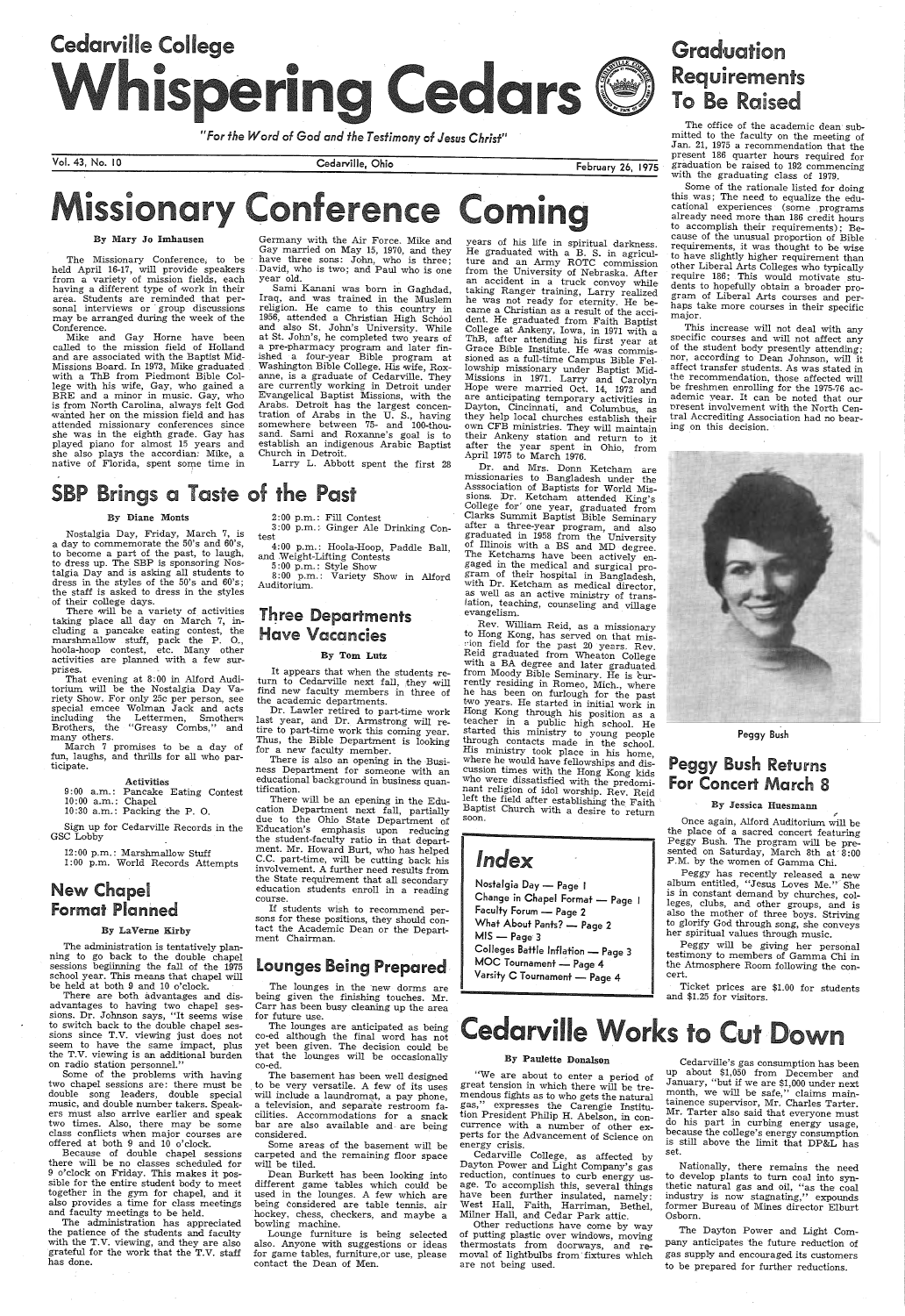This applies very well to our situation as students at Cedarville College. There are students who don't quite agree with some of the ''Biblical standards" that we are living by. We have a duty to respect and obey these standards because that was an agreement we had on coming here. But if students are the ones who contribute most of the finances that go to keep Cedarville running, not even mentioning the fact that there would be no school without the students, then I think the opinions of-the students should enter into the formulation of the standards which we live by. I am not advocating any mass protests or anything like that, but we as students should have some input into standards that we live by. I, for one, am <sup>a</sup> little tired of hearing that pastors and churches wouldn't like it if we changed the standards.  $- B.G.$ 

## $From the Editor's Desk—$

Why is it that Christianity many times gets completely identified with American patriots, who would shout loud and long to support their country that was "founded on Christian Principles." Romans 13 gives us principles by which we need to operate under the authority of the state. Does this mean that the Christian has to sit around and passively accept everything the government says? Why are Christians many times found in Pro-American rallies in response to rallies against the government on issues such as racism and war? Christians have a responsibility to try to have their government run according to Biblical standards, rather than try to get us to think that all the decisions that are made are Biblical.

\* \* \*

Each year Varsity-C sponsors a couple of basketball tournaments for churches. The churches that come and participate in the tournaments sometimes travel as long as 11 hours (New Jersey) for the tournament. For some of these churches, they aren't here much more than a few hours and they have lost the first game and have nothing to look forward to except the ride home.

Many times these teams aren't very good and perhaps they shouldn't have come that far to play. Even so, because of the circumstances they may go home believing that they got a "raw deal." They paid a fee to play and then have to drive home soon after they arrive.

The Bible is replete with the philosophical aspects of realism and idealism; that is, God tells man not only what he is, but also what he should be. Those who disregard God's truth are appealing to an autonomous philosophy. You may recall the book written by Eleanor Porter entitled "Pollyanna." Pollyanna was the original viewer of the world through rose-colored glasses. She found good in everything and her name became the symbol of "positive thinking" and "sweetness and light." It would be fitting to say that she possessed unbounded optimism.<br>The "Pollvann"

Is there some way of scheduling that would permit each team to play at least twice? Varsity-C makes a good bit of money from the tournament and I would think that they could afford to go to a little trouble to make sure everyone had a fair opportunity, or at least a second chance to win. Either a double elimination tournament or a first round that is double elimination would take care of this. I think it deserves to be looked into.

 $-B.G.$ 

## SENATE **REPORT**

(for meetings of Feb. 12th and 19th)

#### Treasurer's Report

-The balance as of Feb. 19 is \$151.06. -The loan from the Business. Office was reduced by \$100.

#### SBP Report

"Pollyanna" philosophy was shared by an influential group of liberals who in the 1930's felt a kinship to young Reinhold Niebuhr's naive and wishful thought that "every day in every way we are getting better and better." However, after continuous warfare and hundreds of riots throughout the world, some of these dreamers have had to face the inadequacies in their view of reality. Of course the world is not getting better, but is it getting any worse? The quality of life over the long haul of recorded history has remained about the same-depraved. This is not to discount the periodic ups (The 16th Century Refor-

-Plans for Nostalgia Day continue to develop. Mr. Lancaster encourages the involvement of the student body.

-The last purchase of items voted upon earlier in the school year is being made. This includes the A-V equipment to be made available for student use.

-Funds raised from the donkey basketball game planned will be given to Senate, to help meet the various bills for this year.

#### Business

-The Ad Hoc Committee has taken the plans for a Student Union to the Long Range Planning Committee. Next to housing, the Student Union idea seems to be the most feasible use for the Hartman House.

-The possibility of changing over to a budget this year is no longer available to the Senate. It is a possibility for next year.

-Another possibility for funds would be for Senate to receive \$1.00 per student per quarter from the student activity<br>fee, to go along with concessions. The to go along with concessions. The activities fee would probably be raised.

-The Food Service Committee is presently looking into a itemization of the Board rate to see just how that \$210 is being spent.

-It was moved on the 19th that <sup>a</sup> request be sent to the administrative Committee pertaining to the present state of the food preparation equipment. This investigation could lead to the purchase of items necessary to improve the efficiency in serving the students.

> We would like to take this opportunity to express our heartfelt appreciation to the Food Service, Staff Members, and all involved for the recent good tasting, well prepared Valentine's Buffet.

-The Constitution and Elections Committee is looking into the rationale in regard to the GPA requirements for Senate Representatives.

-Rev. Kirk Heldreth spoke on Feb. 20 for Senate Chapel. The Senate Chapel for Spring Quarter will be a presentation of Senate as a whole, ie., its purpose, current standing, future plans, etc.

# **Faculty Forum-**Pollyanna and the Christian

(a man) thinketh in his heart, so is<br>he . . ." Specific dress standards are he . . . " Specific dress standards are set down for the said purpose of molding the young person into an acceptable mode of dress. Rather, are they not taking away the responsibility of the individual to choose for herself what is appropriate dress? As mature Christians, led by the Holy Spirit of God, could women wear pants in an acceptable manner at this college, during cold weather or anytime?

### PART I

## By Dr. Robert Monroe

mation in Europe) and downs. (the 20th Century Watergate) along the way.

When one reads the Old Testament, he is made aware that the nation Israel followed a regular pattern with regard to sin and repentance. The pattern is clear: the peopie would sin, God would deal with them (often very harshly), and the people would repent; then they would repeat or seek a new area of transgression, and God would intervene again . . . This image of Israel stands out in the Christian mind because the Scripture "tells it like it is."

Whispering and the occupied territories are militarily can be for God's glory. The applauding<br>Arch success in all diplomasy has strategic positions. For the Jews they "for only that reason In every case, except that of Jerusalem, the occupied territories are militarily .strategic positions. For the Jews, they represent a early line of defence and warning. For the Arabs, they represent both defensive and offensive positions.

Do present-day nations follow that pattern? Does ours?

If, in negotiations, Israel returns these very strategic positions to the Arabs, we must assume that Israel has a weapon that she can use to stop large Arab armies with one blow. That weapon could only be of a limited nuclear type. If, indeed, Israel has this weapon, then the implica-tions are far reaching for the Christian.

To begin with, our nation is neither <sup>a</sup>theocracy nor a God-fearing democ racy. Yet Christians often view our coun try through rose-colored glasses, thereby catching a false glimpse of ourselves as Christianity-oriented. We somehow wish to pay a heathen country respect beyond its due, an action I believe to be sub-Christian. There is a strong tendency to extend honors to mere men and their institutions. These plaudits are not only out-of-place and unrealistic, but. are also unbiblical. Christians must remind them selves that only God's vision is perfect and that we must, if we are to see more clearly, attempt to view our culture through His eyes.

## **What About Slacks for Women?**

Eddie Klaben's Shop is the only place to buy your next camera or photo supplies.



## By Mary Jo Imhausen and Chris Rees

Recently, <sup>a</sup>survey was taken of the Student Body concerning the Student Senate proposal to permit women students to wear slacks during the months of November through March.

One student, who was approached, felt that the wearing of slacks would take something away from the spirit of Cedarville College. Although most women expressed the desire to wear pants, they placed it subordinate to what they felt would be the end result. Most women were opposed to the proposal, because they felt the privilege would degenerate into an abuse of set standards and would have adverse effects on the college.

If the dress code were altered, and women were allowed to wear slacks during periods of adverse weather conditions, would they be able to maintain worthy personal standards and ' their pride as women?

Christians have long been guilty of accepting personal appearance as <sup>a</sup> measure of spirituality. Is not the way <sup>a</sup>man thinks the measure of his character? Proverbs 23:7 says, "For as he

## letter to the Editor

### Dear Editors:

Sincerely, Harriman Hall

## Just a Minute

### By Joyce Coleman

On Friday, Feb. 14, two men of God shared with Cedarville College students, faculty, and friends, their faith in Jesus Christ. Ed Lyman, vocalist, and Harold DeCou, keyboard artist, presented an inspirational and culturally edifying concert of gospel music. I'm sure everyone who attended this concert was satisfied with the excellent 'performance of these two gentlemen.

Mr. DeCou played familiar hymns on both piano and organ. Mr. Lyman, with his ready humor, used anecdotes to impress on the audience the meaning of his songs. But there was little appreciation (almost none) shown by the audience by applauding. The audience was even reminded (at intermission) to clap.



not necessarily reflect the attitudes or opinions<br>of the faculty or odministratlon.

*Page2* 

# As the Cookie Crumbles  $\left[\begin{array}{c} \text{Before all public performances in}\\ \text{After Additional Again, there is prayer}\\ \text{to ask God's pleasing on the perform-$

## By Bob Cook

Arab success in oil. diplomacy has given them a feeling of elation, and the desire to carry on their battle against Israel. Their new found public relations ability and financial resources, have opened a road to them previously used only by the Jews. This new avenue of attack, though less deadly, is just as effective. The Arab countries are now attempting to discredit the Jews by slick salesmanship of Arab views. In many circles, this is known as propaganda.

This concert was not part of church worship, but one of a series of artistlecture performances. Why, then, did the audience not commend these gentlemen for their outstanding job? Is ap<sup>p</sup>lauding at such a gospel concert irance and performers and that the Lord<br>use all to His own glory. The applauding for only that reason. I think it would have been very proper to applaud after every musical se- lection. I think the apostle Paul would agree to commending the gentlemen in their work for God. Paul commended the churches at Rome (Rom. 1 :8), Corinth (Cor. 1:11), Ephesus (Eph. 1:15, 16), Philippi (Phil. 1:3-5), Colosse (Col. 1:3, 4), and Thessalonica (I Thess. 1:2-4; II Thess. 1:3) for their faith in Jesus Christ. Next time, let's commend Christian performers, whether they perform classical or gospel music, for their work and use of talents for the living God.

The Arabs would have the rest of the world believe that the Jews are a hideously brutal people with offensive attacks upon their countries in the planning stages. I feel that this is a one hundred and eighty degree distortion of the truth. In looking at the historical accounts of the recent mideast wars, keeping in mind the political backgrounds, each Israeli atttack was preemptive in nature. The Arabs now demand that the Jews return all occupied territory before peace negotiations. The reasoning behind this demand is simple.

Looking from the Golan heights, the Jews can detect any Syrian attempt to mount an attack on the northern border of Israel. If Syria held this position, <sup>a</sup> formidable attack could be launched before Israel had warning. The same story is true of the mountain passes in the Siani desert. If the U.A.R. had control of these passes, they too would possess the ability to attack the southern border of Israel without any early warning of attack.

*Whispering Cedars*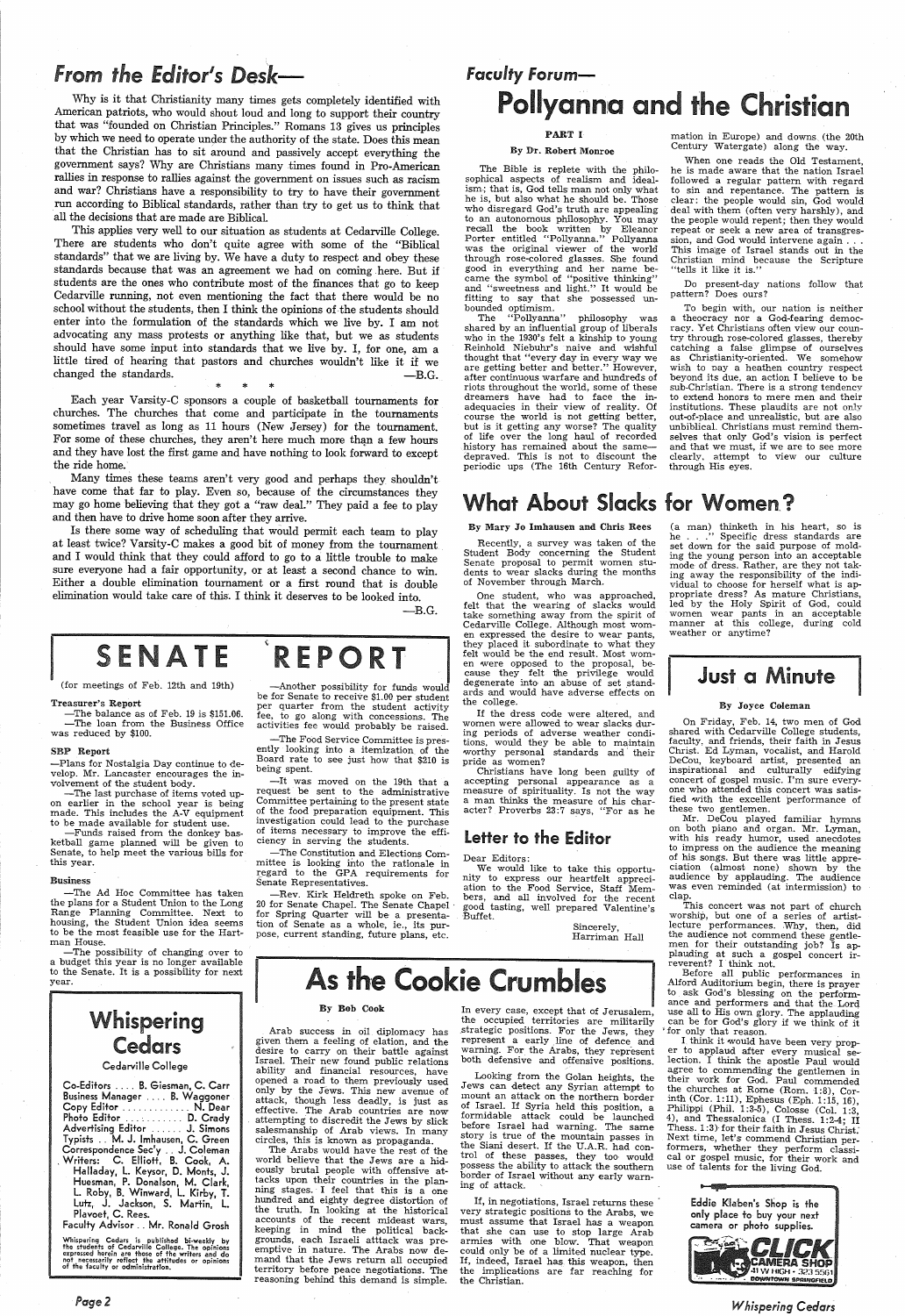# Student Interest in MIS Continues Stro

## By Laverne-Kirby

MIS is a rather recent outreach of our college, yet, in its few short years of existence, it has developed rapidly. Short-term missions are quite popular today. They afford a person first-hand exposure to fields of particular interest.

The cost per student varies depending on the field he or she is going to. The average student cost, however, is about \$1,000 per person. Each student is responsible for raising his own support. He raises the money through speaking in churches, writing letters, friends, relatives, etc.

MIS at C.C. started as a result of Dr. Callan's interest in getting students to the mission field on a short-term basis. Dr. Callan instituted MIS by taking a basketball team to the Philippines. From the outset of the program, however, other students expressed interest in serving on other fields and in other capacities. As a result of this, MIS began to take the form of both specialized and broad ministries. Broad ministries whereas specialized ministries encompass specific teams such as in the area of basketball or music.

Alaska, Kentucky, Brazil, France, Africa, Israel, Peru, and the Philippines.

## Beach Evangelism Heads South

MIS is interested in both foreign and

The first meeting of the MIS committee took place in the fall of 1970. Students first went out under MIS in the summer of 1971. Nineteen students went out under MIS the first year, 24 the second year, 44 the third year, and <sup>47</sup>last year. This year's response is up from the past years. This year, 71 students and five faculty and staff members turned in applications. Of the persons who aonlied. Dr. Riggs says, "Probahlv around 55 will go, some students will withdraw for various reasons." Several students who have gone on MIS before are either returning to the same field or going to a different one.<br>Thene are first users field did the state of the state of the state of the state of the state of the state of the state of the state of the state of the state of the state of the state of

home missions, although most students go to the foreign field. Most students go out under Baptist Mid-Missions and ABWE mission boards, although some go out under other boards.

MIS committee members are Dr. Callan, chairman; Dr. Riggs, secretary; Mr. Mcintosh, orientation; Mr. Gridley, finances; Pastor Green, and Mr. Bergen. Each man is very vital and has <sup>a</sup>very definite service to perform. Mrs. Green and Mrs. King serve as secretaries and Dr. Riggs says, "The amount of work they do for MIS is the equivalent of a part-time secretary."

In the fall, there is an MIS banquet for students who went out during the summer, Also, when school starts next fall, students will be telliing of their summer experiences on a particular mission field at the Sunday night services in Alford Auditoriaum.

Members of the East Team: kneeling from left to right, Dan Bowman, Sharon Hopkins, Chris Konscol, Bill Roloff; badk row, Bob Gillespie, Lana Gilliland, Lois Matheny, Mellanie Andrus, Al Wadell, Marty Senseney, Jim Rich.

# **Colleges Struck by Inflation**

One of the more recent developments of MIS is orientation for those going out. Different faculty members presented topics at that orientation that would be helpful to students going out under MIS.

In talking to students who have gone out on MIS in the past, one realizes the impact this experience has on them.

This year's beach evangelism team will be heading for the beach at Ft. Lauderdale, Florida, March 20th. The group, consisting of twenty-nine members, plans to drive there late in the afternoon of the 21st.

In most schools tuition, room and<br>board has doubled in the last ten years. Officials of colleges report that such increases are necessary to meet the continuing high cost of food, fuel and other basic needs. Yet, as can be expected, students still protest the prospects of increased expenditures on their part. In fact students at Xavier University in Cincinnati showed their protest in demonstrations at that institution.

..<br>Reaching out in desperation, many small schools are expanding into different areas so they won't face extinction from lowering enrollment.

only do they bring more students to the school but also provide <sup>a</sup>more competent group from which to choose employees for the corporation. Many schools are looking to such career education courses to stimulate enrollment.

Many other schools are resorting to other measures, such as, using campus facilities as convention centers; renting classroom space out to· local grade schools; basic curriculum changes to specialize in various areas; and expanding into chain schools of higher education.

While the team is in Florida, they will be ministering to churches on two Sundays and also a Wednesday evening service. The group has been divided into two teams. Each group will go to church and minister to the Sunday School classes and provide the special music for the morning worship service. The group will also be in charge of the evening service and the youth group.

 The West team will be ministering in the cities of Niles, Wyoming, Portage, Battle Creek, Allegan, Howard City,<br>and Fruitport.

There are five new fields that students will be going to this year. The new fields are Australia, Austria, Mexico, New Guinea, and Utah. Students will also be serving on a short-term basis in

Members of the West Team: kneeling from left to right, Dave Boston, Connie Clithero, Dawn Spencer, Mark Trautman; back row, Ken Handyside, Diane Jacobs, Jan Ortiz,

Lew Stone, Carolyn Sapp, Janet Green, Joel Harriman.

Photo by Greg Zuck

## By Chuck Elliott

A trip such as this costs each student \$25. They will be traveling in cars and vans and plan to return to the college by March<sup>31.</sup>

Inflation is doing its best to make life miserable for the average American student thinking of or attending schools of higher education. Besides the strain it has placed on the general expenses of the student, the threat of still higher tuition and living costs lurks in the near future. Some schools are turn-

ing in desperation to new and unique methods of using education and campus facilities to draw larger enrollments and survive.

At one time the problem might have been getting into the college. Yet with less than three per cent enrollment increase there is plenty of room for incoming students. Now the problem becomes how to meet the rising costs of attending college. Though financial aid is being expanded, the gap between aid <sup>g</sup>iven and aid needed continues to grow wider.

*Whispering Cedars* 

Career education is one way in which schools that have been small in student number are beefing up their enrollments. Some schools are working with corporations to provide trained em<sup>p</sup>loyees for positions within the corpora- tion. Lambuth College, in Jackson, Tenn., for example, is offering a course in effioiently operating a Holiday Inn.

Such is the plight of the American institutions of higher learning. Ultimately the bulk of the situation squarely af-. fects the college student .. As inflation continues to do ·battle with the economy it may take imagination and ingenuity for colleges and students to remain intact.

> HATS -- All Kinds!! *Jim the Hatter* & *Sons*  10 E. High St., Springfield, Ohio Shoes — Shines — Hats Cleaned

## Sword bearers Go to Michigan

### By Sheree Martin

This year, during spring break, there will be two Swordbearer Teams going on tour to Michigan. Each team consists of eleven inembers and one advisor.

The East team will be ministering at Milan, Grass Lake, Detroit, St. Clair, Oxford, Flint, Perry and Grand Blanc.

Their format, as in the past, will consist of seminars, special music, tes-

timonies, and preaching. The members of the West team include: Lew Stone, Dave Boston, Ken Handyside, Joel Harriman, Mark Trautman, Connie Clithero, Janet Green, Diane Jacobs, Jan Ortiz, Carolyn Sapp, Dawn Spencer and advisor Mr. Jim Turner.

The members of the East team include: Dan Bowman, Bob Gillespie, Jim Rich, Bill Roloff, Al Waddell, Marty Sensenty, Mellanie Andrus, Lana Gilliland, Sharon Hopkins, Chris Konscol, Lois Matheny and advisor Mr. Dave Dernlen.



XENIA OFFICE SUPPLY

93 Fairground Road ( temporary address due to tornado) *Complete Inventory of Student Needs* 

The team will be working in cooperation with Grace Baptist Church and Westgate Baptist Church. Each group will have the opportunity to minister in both churches. Their services will include group singing, special music and personal testimonies.

 Each morning the group will meet together for devotions before they go on to the beach. They plan to be witnessing on the beach everyday from midmorning until late afternoon.

The church members will provide the students a place to stay and will also provide their breakfast and supper meals. The students will room in groups of two's or three's.

This year's team members include: Team A: Chip Bernhard, Don Hare, Robert Burkhart, Jerry Gilyard, Rick Lautzenheiser, Mark Gons, Karen Sollenne, Margo Axiotis, Shelley Knowles, Bobbie Litts, Sue Johnson, Paulette Donalson, Pam Lepley, and La Verne Kirby.

Team B: Randy Tate, Jim Carrington, Ron Thomas, Curt Frier, David Frier, Davi! Cobb, Terry Twigg, Paul Smith, Bruce Keiser, Lori Richards, Penny Linger, Sally Ott, Joyce Coleman, Marlene Bleeker, Ruth Jarvis, and Deborah Rowland.



8-Track Tape's

Week of Feb. 26-Mar. *5* 



*Quality*  . .. in life insurance costs you nothing extra. In fact, it may actually save you money. May I prove this to you?

# N O R T H W E S T E R N

MUTUAL LIFE INS. CO. *the quiet company* 

TOM MUDDER; 100 w. Main St., Xenia 372-8045 *Alumnus of Cedarville College* 

*Page3*